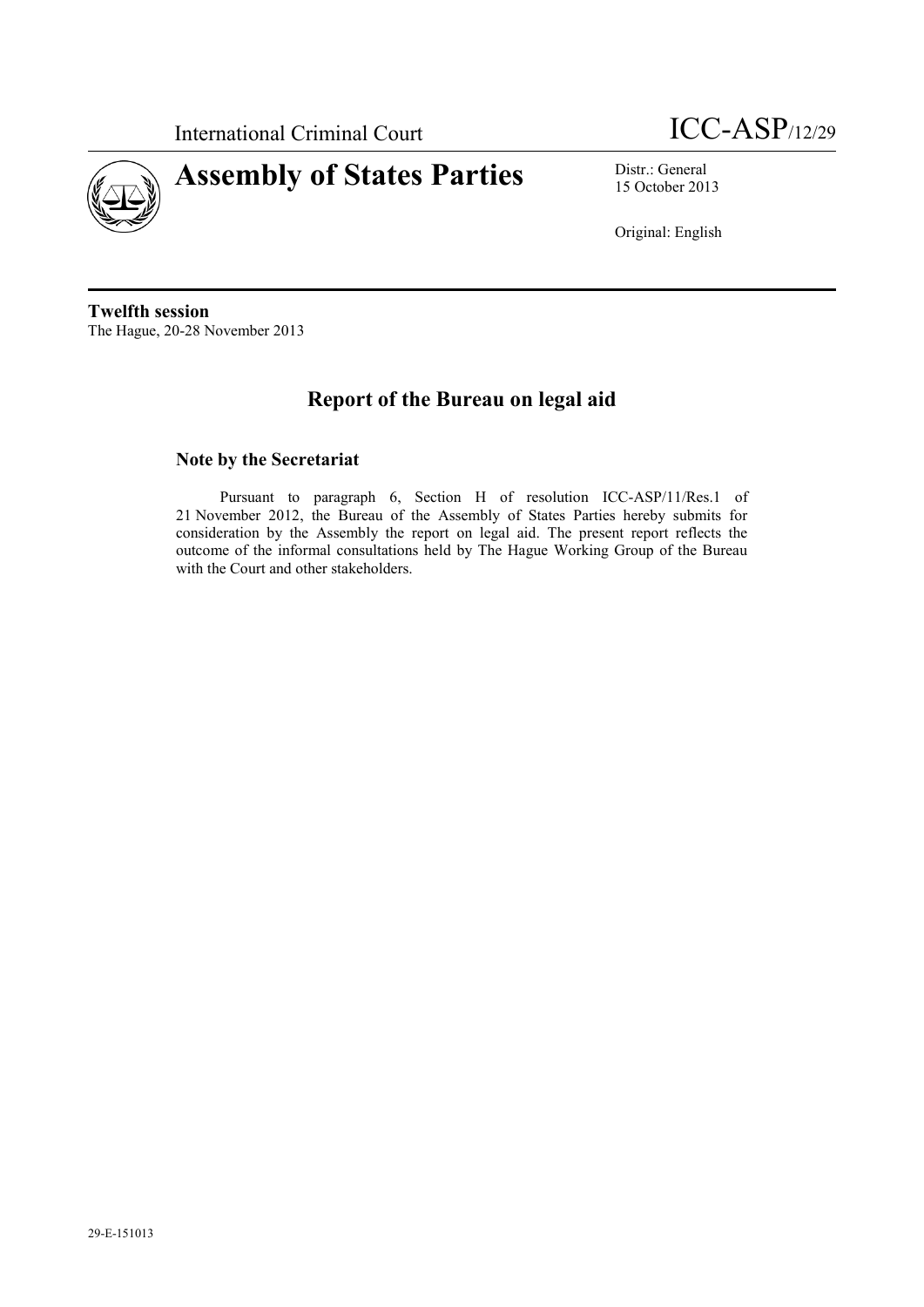# **I. Introduction**

1. The Assembly of States Parties ("the Assembly"), at its eleventh session, requested the Court and the Bureau to keep the legal aid system under review, and mandated the Bureau to elaborate and propose systemic changes to the legal aid system to be, if necessary, adopted at the twelfth session of the Assembly, including proposing measures to further enhance the efficiency of the legal aid system, as appropriate.<sup>1</sup>

2. The Assembly also requested the Court to present quarterly reports to the Bureau on monitoring and assessing the implementation performance of legal aid, and to submit to the Committee on Budget and Finance and the Bureau a single policy document on the legal aid system, as well as a report on the comprehensive review of the legal aid system.<sup>2</sup> The Registrar presented the requested reports in due time.

3. The Bureau appointed Ambassador Gyula Sümeghy (Hungary) as facilitator for legal aid at its first meeting on 22 February 2013.

4. The facilitator set three goals for the facilitation: a) to consider the issue of legal aid in the broader context of the overall mandate of the Court; b) to examine legal aid, while acknowledging its substantial financial component, from all the other important aspects such as quality, efficiency and transparency, and; c) to act as an impartial mediator between the Court and the Assembly to enhance the dialogue and cooperation between the two and with a view to ensuring an effective and sustainable legal aid system in the long run.

# **II. Consultation process**

5. The Hague Working Group ("working group") held six informal consultations on this topic, respectively on 27 March, 16 and 31 May, 25 June, 26 September and 2 October 2013.

6. On 15 May 2013, a workshop on legal aid was organized in close cooperation with the Secretariat. Representatives from the Registry's Counsel Support Section ("CSS"), as well as the Office of Public Counsel for Victims ("OPCV"), the Office of Public Counsel for the Defence ("OPCD"), the Coalition for the International Criminal Court ("CICC") and the International Federation for Human Rights ("FIDH") presented the main features of the legal aid system of the Court and shared their views on the current challenges and prospects for reform.

7. The facilitator also held informal meetings bilaterally with the following stakeholders: the two Vice-Presidents of the Court, the former and current Registrar of the Court, the Chairperson of the Committee on Budget and Finance ("the Committee"), the Head of the OPCV, the Head of the OPCD, the CICC, the FIDH, and other key stakeholders.

8. At the informal consultations on 27 March 2013, the Registry presented the Registry's single policy document on the Court's legal aid system,<sup>3</sup> dated 4 June 2013. In addition, the "Registry's first quarterly report on monitoring and assessing the implementation performance of legal aid", dated 4 June 2013 was made available to the Working Group.

9. At the 16 May 2013 informal consultations, the facilitator requested the Registry and the CSS to present the report of the Registry on the Comprehensive Review of the Legal Aid System of the Court, 4 dated 2 April 2013. The facilitator gave a brief overview of the state of play reflecting the written comments that had been submitted on the Comprehensive Review Document, as well as revisiting the workshop on legal aid held on 15 May 2013.

10. On 31 May 2013, the Chair of the Committee on Budget and Finance was invited to present his views on the legal aid reforms already in place, in light of the recommendations made by the Committee at its twentieth session.

 $\overline{a}$ 

<sup>&</sup>lt;sup>1</sup> ICC-ASP/11/Res.1, section H, paras.6 and 7.

<sup>2</sup> ICC-ASP/11/Res.1, section H, paras. 4 and 5.

<sup>3</sup> ICC-ASP/12/3.

<sup>4</sup> ICC-ASP/12/2.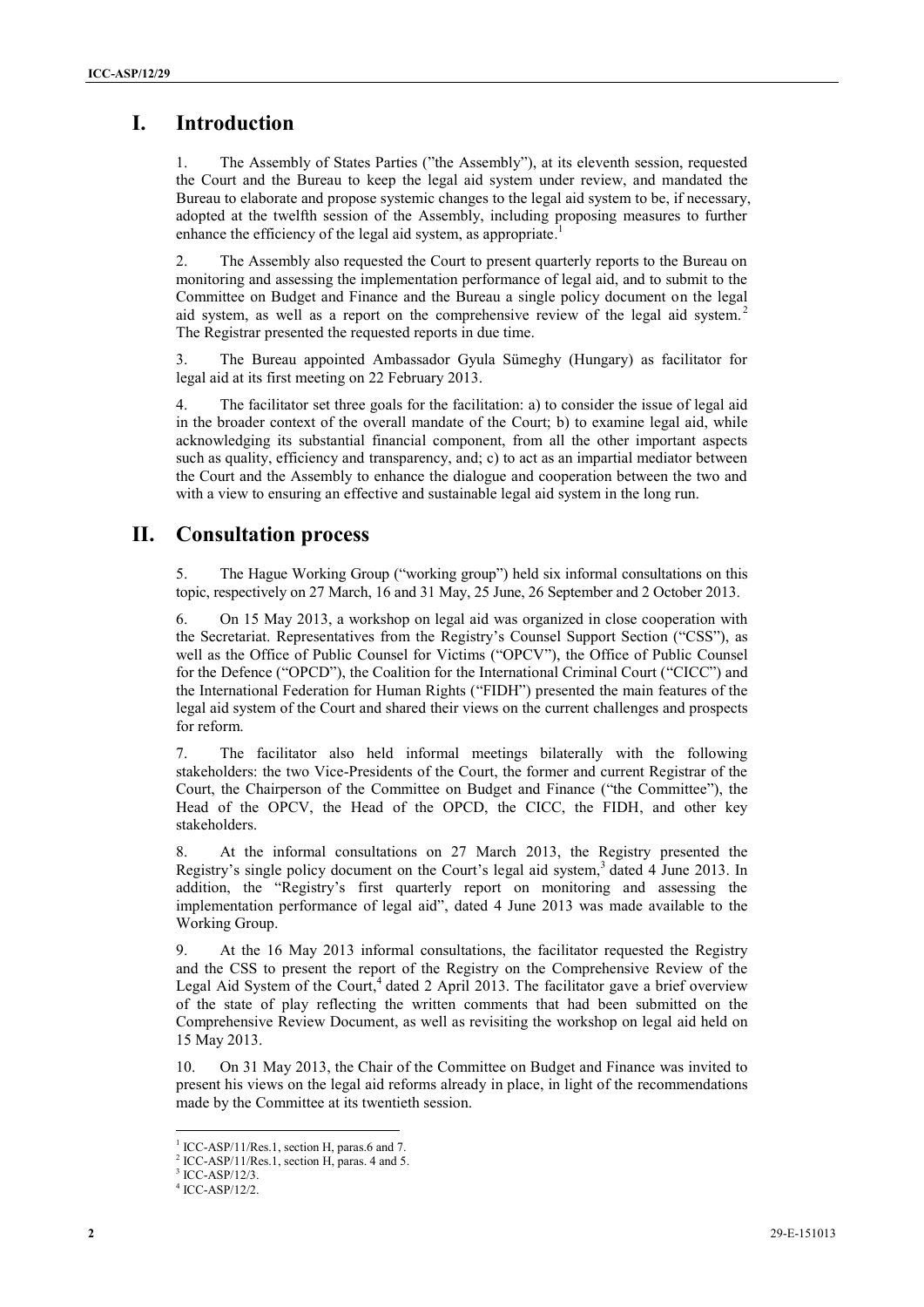11. On 25 June 2013, the facilitator briefed the working group on the visit of the working group's facilitators to New York from 4 to 5 June 2013. The facilitator also put forward a number of proposals, namely the possible merging the legal aid facilitation with the facilitation on victims and reparations; drafting a strategic plan for the Defence and; devising legal principles regarding victims' participation and victims' rights. These proposals were subject to a first round of consultations with the working group. The "Registry's second quarterly report on monitoring and assessing the implementation performance of legal aid" dated 7 June was also made available at this meeting.

12. On 13 September 2013, the facilitator briefed the Committee on the working group consultation process on legal aid.

13. Ahead of the informal consultations on 26 September 2013, the draft report of the Bureau on legal aid, as well as the draft language on legal aid for the forthcoming Assembly of States Parties were circulated. At the informal consultations the Registry presented the "Registry's third quarterly report on monitoring and assessing the implementation performance of legal aid", dated 20 August 2013. Subsequently, the facilitator proposed to discuss the draft report and resolution language. As comments were made, the facilitator asked the group to convey to him comments in writing.

14. A sixth round of informal consultations took place on 2 October 2013 to discuss the remaining outstanding issues regarding the draft report and resolution language. The facilitator, after summarizing the amendments proposed, presented his views on the procedure to be followed. Comments focused on the issue and modalities of an independent evaluation and its relation to the reassessment process to be conducted by the Court. There was consensus that the informal facilitation process should continue and that the Bureau's mandate to keep the legal aid system under review and to have recourse to any appropriate process to do so should be emphasized. The facilitator indicated his readiness to accommodate further amendments along the lines of the general consensus, and to circulate the finalized text for a silence procedure.

#### **III. Conclusions**

15. The working group welcomed the timely submission of the requested reports by the Registry, and found that the Registry had fulfilled its obligations at the present stage regarding the reform of the legal aid system, as requested by the Assembly and the Bureau.

16. In general terms, the working group assessed that the legal aid system functions effectively and along the guidelines stipulated by the Assembly and the Bureau. The working group however noted that adjustments can and should be made where further improvement is possible.

17. In view of the recent comprehensive review conducted by the Registry, no major review of the functioning of the legal aid system would seem desirable until the first full judicial cycles<sup>5</sup> have been completed. However, appropriate preparations for conducting such a review are necessary in order to provide all relevant stakeholders with more experience and information. Once the first full judicial cycles have been completed, further adjustments might be implemented to improve the legal aid system's effectiveness and efficiency, on the basis of a reassessment process also engaging independent external experts. This process should be conducted by the Court, and the Bureau should decide, as appropriate, on any further steps to further enhancing the process.

18. The working group noted that costs were expected to rise substantially in the coming years, due to the increase in the number of cases before the Court and the possible commencement of the reparations phases.

19. Concerns were also voiced relating to the question of indigence, in particular the relatively high proportion of defendants who have been declared indigent, which could become problematic and very costly.

 $\overline{a}$ 

<sup>5</sup> The end of full judicial cycles refers to the issuance of a final appeal decisions in the *case of the Prosecutor v. Thomas Lubanga Dyilo* and the *case of the Prosecutor v. Mathieu Ngudjolo Chui* respectively, including, as appropriate, a final decision on reparations.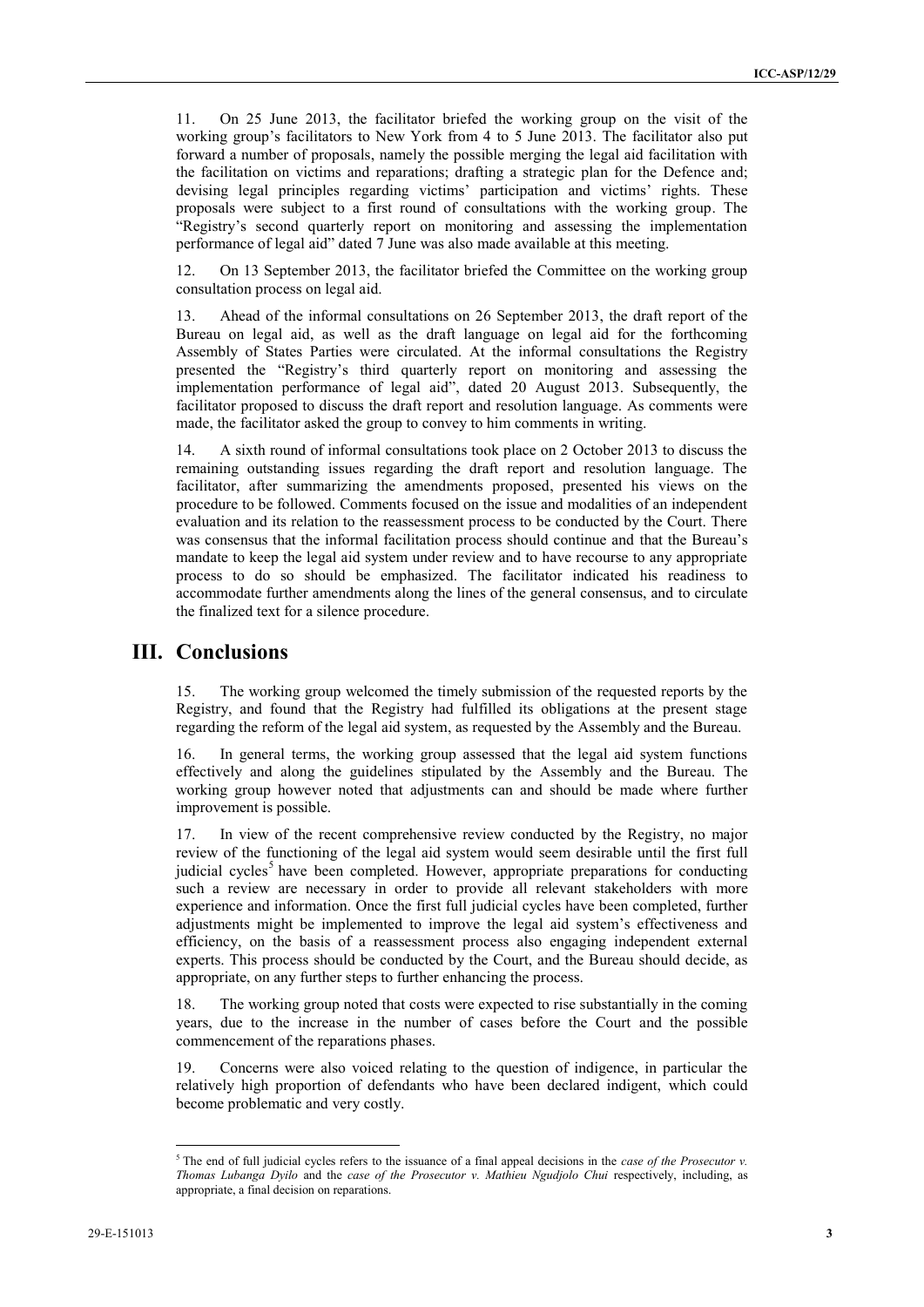20. As regards the OPCD, it appeared that many stakeholders would appreciate further information on the organisation and role of the OPCD and that the efficiency and transparency of the functioning of the OPCD might need enhancing.

21. A discontinuation or merger of the facilitation on legal aid was not considered desirable after all.

22. The issue of legal aid principles regarding victims' participation and victims' rights might need further consideration.

23. The working group recognised once more that legal aid is an important element of international criminal justice, and stressed the importance of the quality of legal representation before the Court.

## **IV. Recommendations**

24. The Court shall continue implementing the revised remuneration policy as adopted by the Bureau on 23 March 2012 and quarterly reporting on the implementation performance of legal aid to the Bureau.

25. States Parties and the Court shall prepare themselves for a possible reassessment of the legal aid system, with special regard to indigence, the Office of Public Counsel for the Defence, as well as to victims' related legal aid issues, within a realistic deadline, once the first full judicial cycles <sup>6</sup> are completed. This reassessment shall be supported by independent experts. The Court is requested to report on the findings of the reassessment to the Bureau.

26. The Court shall, as appropriate, present a proposal for adjustments of the existing legal aid system to the Bureau based on the findings of the above reassessment within a realistic deadline, following a comprehensive consultation with relevant stakeholders in accordance with Rule 20.3 of the Rules of Procedures and Evidence.

27. The Assembly shall request that a Strategic Plan for the Defence be devised based on the Court's reassessment supported by independent experts, while making the necessary link with the Registry's on-going reorganisation and streamlining process.

28. The facilitator should continue consultations with all major stakeholders, including the Court, the Committee, States Parties as well as NGOs, in order to keep abreast of developments relevant to legal aid.

29. The Bureau shall be mandated, on the basis of the above and as appropriate, to further consider the strengthening of the efficiency and effectiveness of the legal aid system, and to elaborate and propose further structural changes to be, if necessary, adopted by the Assembly of States Parties.

 $\overline{a}$ <sup>6</sup> The end of full judicial cycles refers to the issuance of a final appeal decisions in the *case of the Prosecutor v. Thomas Lubanga Dyilo* and the *case of the Prosecutor v. Mathieu Ngudjolo Chui* respectively, including, as appropriate, a final decision on reparations.